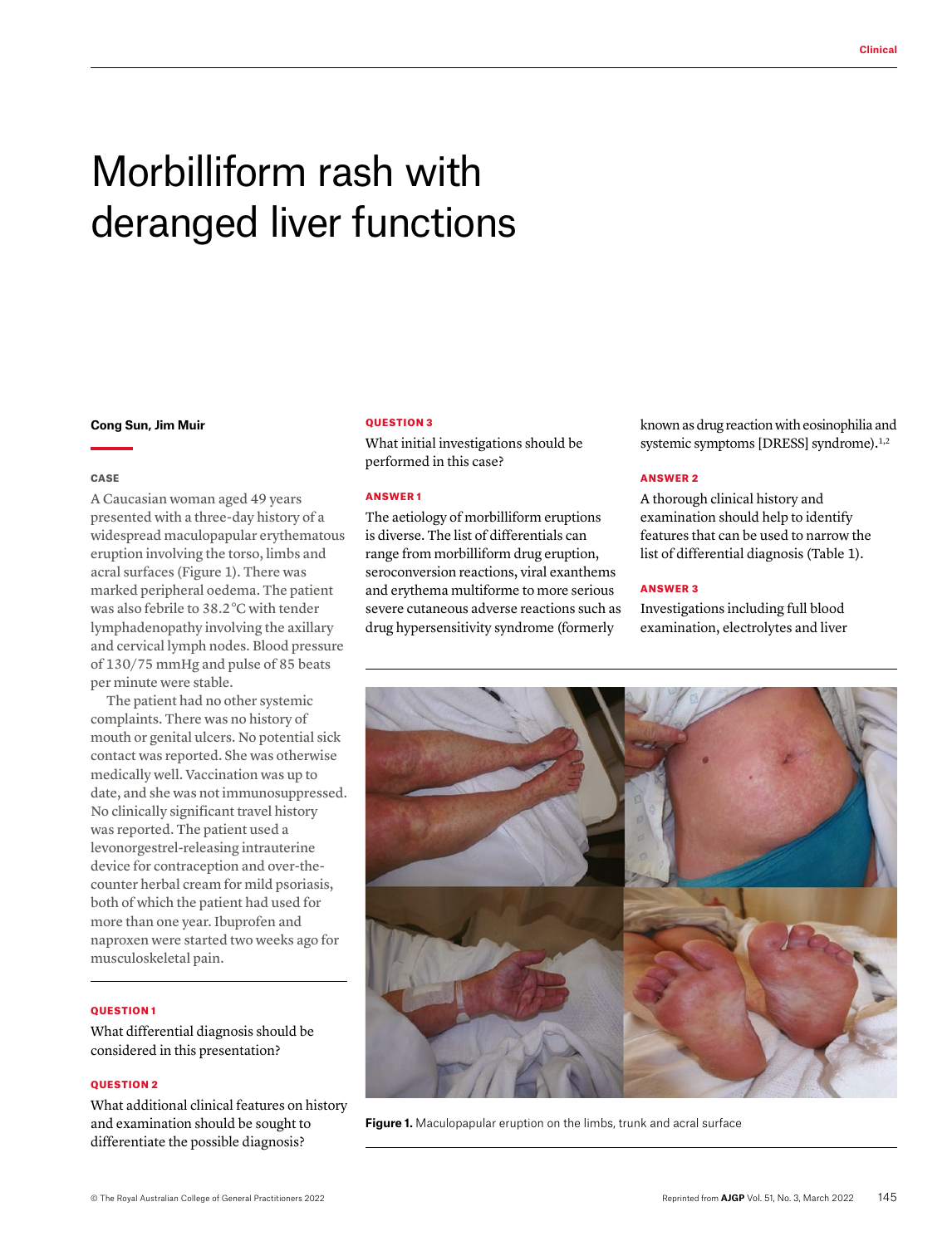function tests (LFTs) should be ordered. Viral serology is also helpful depending on risk factors and clinical findings. Punch biopsies should be performed for histopathology.

## CASE CONTINUED

The patient was admitted to hospital. Physical examination was unremarkable. There was no palpable hepatosplenomegaly, and the patient was alert and orientated with no neurological deficits or photophobia.

Full blood examination showed a raised white cell count with a marked eosinophilia. LFTs were initially normal but showed elevated transaminase on the second day of admission. Viral and bacterial serologies – which included hepatitis C virus, hepatitis B virus, human immunodeficiency virus, Epstein–Barr virus (EBV), herpes simplex virus and

mycoplasma – were unremarkable. Three punch biopsies showed a spongiotic process with basal vacuolation, suggesting an interface dermatitis. A superficial perivascular infiltrate including eosinophils was also present.

# QUESTION 4

What is the most likely diagnosis in this case?

## **OUESTION 5**

What is the treatment of this condition?

# ANSWER 4

The morbilliform eruption and oedema of affected skin, along with peripheral eosinophilia on full blood examination and deranged LFTs, strongly suggest the diagnosis of drug hypersensitivity syndrome. Nonsteroidal anti-inflammatory drugs (NSAIDs) are a

# **Table 1. Relevant clinical features for differential diagnosis of morbilliform eruption with fever**

| <b>Differential diagnosis</b>                                                                                                                                           | <b>Distinguishing clinical features</b>                                                                                                                                                                                                                                                                                            |
|-------------------------------------------------------------------------------------------------------------------------------------------------------------------------|------------------------------------------------------------------------------------------------------------------------------------------------------------------------------------------------------------------------------------------------------------------------------------------------------------------------------------|
| Morbilliform drug eruption                                                                                                                                              | • Absence of or very mild systemic symptoms<br>Known association with certain agents                                                                                                                                                                                                                                               |
| Meningococcaemia                                                                                                                                                        | Headache<br>Photophobia<br>$\bullet$<br>Haemodynamic compromise<br>Nuchal rigidity<br>$\bullet$                                                                                                                                                                                                                                    |
| Viral exanthem (eg rubeola, rubella,<br>erythema infectiosum, roseola,<br>human immunodeficiency virus,<br>hepatitis C virus, hepatitis B virus,<br>Epstein-Barr virus) | Systemic manifestations (fever, lymphadenopathy,<br>hepatomegaly, splenomegaly, arthralgia, sore throat, etc)<br>· Sick contacts<br>Incomplete vaccination status or immunosuppression<br>$\bullet$<br>Clinically significant travel history<br>٠                                                                                  |
| Erythema multiforme                                                                                                                                                     | Previous mouth or genital ulcers<br>$\bullet$<br>Respiratory symptoms (Mycoplasma pneumoniae)<br>Possible mucosal involvement<br>Targetoid lesions<br>٠                                                                                                                                                                            |
| Drug hypersensitivity syndrome                                                                                                                                          | Known association with certain medications<br>$\bullet$<br>Fever and lymphadenopathy<br>$\bullet$<br>Oedema of affected skin<br>$\bullet$<br>Haematological abnormalities (raised eosinophil<br>and often leukocyte)<br>Solid organ involvement (liver, kidney, heart, lung,<br>gastrointestinal tract and central nervous system) |

known trigger, along with anti-epileptic medications such as carbamazepine and antigout medication allopurinol. The histopathology is consistent with this diagnosis.

Drug hypersensitivity syndrome is a rare, potentially life-threatening adverse drug reaction with cutaneous manifestations and internal organ involvement.3,4

Although it was originally associated with phenytoin, many other medications have been implicated, including other anticonvulsants, sulfonamides, allopurinol, antivirals, antidepressants, NSAIDs and other miscellaneous medications.3,5 Polypharmacy can mean the causative agent cannot be reliably established.

Symptoms and signs usually start 3–6 weeks post commencement of the offending medication. The most common cutaneous manifestation is a morbilliform eruption, although urticarial, lichenoid, bullous and other types of rashes have been reported. The skin involvement can overlap with Stevens–Johnson syndrome, toxic epidermal necrolysis and acute generalised exanthematous pustulosis. The presence of lymphadenopathy, facial and acral oedema and fever are also characteristic of drug hypersensitivity syndrome.

The pathophysiology of drug sensitivity is complex and ultimately unclear.3,5,6 An interplay between genetic predisposition to abnormal drug metabolism and reactivation of human herpesvirus 6, EBV or cytomegalovirus is the most current viewpoint on this condition.3,5,6

The work-up for drug hypersensitivity syndrome is extensive, given the various organs that can be involved (Table 2).

The histopathological features of drug hypersensitivity syndrome are often non-specific with no unique findings that would separate this condition from other spongiotic processes.<sup>3</sup> Spongiosis is a common finding, along with perivascular infiltrates with eosinophils and interface dermatitis.<sup>3</sup>

As with all significant drug hypersensitivity reactions, it is important that the patient never be re-exposed to the offending agent or a